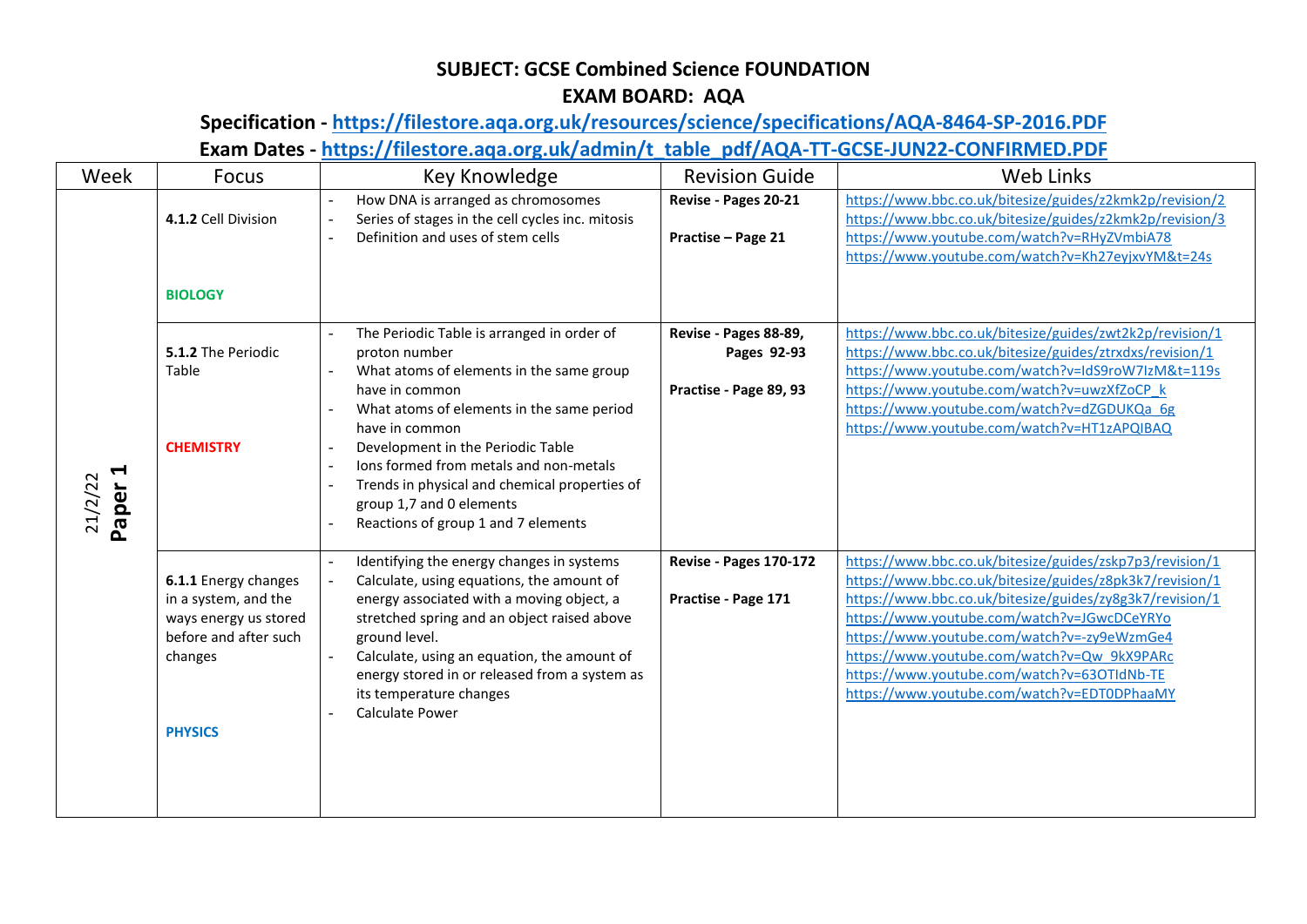| Week                          | <b>Focus</b>                                                                                                                                                                     | Key Knowledge                                                                                                                                                                                                                                                                                                                                                                                                                                                                                                                                                     | <b>Revision Guide</b>                                                                                                               | Web Links                                                                                                                                                                                                                                                                                                                                                                                                                                                                                                                 |
|-------------------------------|----------------------------------------------------------------------------------------------------------------------------------------------------------------------------------|-------------------------------------------------------------------------------------------------------------------------------------------------------------------------------------------------------------------------------------------------------------------------------------------------------------------------------------------------------------------------------------------------------------------------------------------------------------------------------------------------------------------------------------------------------------------|-------------------------------------------------------------------------------------------------------------------------------------|---------------------------------------------------------------------------------------------------------------------------------------------------------------------------------------------------------------------------------------------------------------------------------------------------------------------------------------------------------------------------------------------------------------------------------------------------------------------------------------------------------------------------|
| Paper <sub>2</sub><br>28/2/22 | 4.5.3 Hormonal<br>Control in Humans<br><b>BIOLOGY</b>                                                                                                                            | Definition of 'hormone'<br>function of the tissues and organs of the<br>$\overline{a}$<br>endocrine system<br>Identifying position of glands, and the<br>hormones secreted from them<br>Hormones involved in control of blood glucose<br>concentration (Type 1 and Type 2 diabetes)                                                                                                                                                                                                                                                                               | Revise - Pages 52-53<br>Practise - Page 63                                                                                          | https://www.bbc.co.uk/bitesize/guides/zq4mk2p/revision/1<br>https://www.youtube.com/watch?v=c6olhi88KZs<br>https://www.youtube.com/watch?v=77oyUdNZ054                                                                                                                                                                                                                                                                                                                                                                    |
|                               | 5.6.1 Rate of Reaction<br><b>Required Practical 11:</b><br>Concentration and<br>rate of reaction<br>5.6.2 Reversible<br>reactions and dynamic<br>equilibrium<br><b>CHEMISTRY</b> | Calculating the rate of a reaction and describe<br>collision theory<br>Define activation energy<br>$\overline{a}$<br>Describe and explain the factors that increase<br>the rate of reaction, including catalysts<br>Identify variables and describe how to<br>measure the dependent variable<br>Analyse results and draw conclusions from<br>$\overline{a}$<br>graphed data<br>Identify and give examples of reversible<br>reactions and define dynamic equilibrium                                                                                               | Revise - Pages 124<br>Practise - Page 135<br>Revise - Pages 125<br>Practise - Page 135<br>Revise - Pages 126<br>Practise - Page 135 | https://www.bbc.co.uk/bitesize/guides/zpkp7p3/revision/1<br>https://www.youtube.com/watch?v=UkrBJ6-uGFA<br>https://www.youtube.com/watch?v=GCR5xeduq2o<br>https://www.youtube.com/watch?v=-4HXaUBbv04<br>https://www.youtube.com/watch?v=hel8fQjxcO8<br>https://www.bbc.co.uk/bitesize/guides/zpkp7p3/revision/6<br>https://www.youtube.com/watch?v=N5p06i9ilmo<br>https://www.youtube.com/watch?v=GI6LVI7oAIU<br>https://www.bbc.co.uk/bitesize/guides/z32bpbk/revision/1<br>https://www.youtube.com/watch?v=66qcNNJFy6E |
|                               | 6.5.1 Forces and their<br>interactions<br><b>PHYSICS</b>                                                                                                                         | Describe the difference between scalar and<br>vector quantities and give examples<br>Give examples of contact and non-contact<br>$\overline{a}$<br>forces<br>Describe the relationship between mass,<br>weight and gravitational field strength<br>Use an equation to calculate weight<br>$\overline{a}$<br>Calculate the resultant force acting on an<br>object<br>Use free body diagrams to describe<br>qualitatively examples where several forces<br>lead to a resultant force on an object,<br>including balanced forces when the resultant<br>force is zero | Revise - Pages 158-159,<br>170<br>Practise - Page 178                                                                               | https://www.bbc.co.uk/bitesize/guides/zskn2nb/revision/1<br>https://www.bbc.co.uk/bitesize/guides/zcxcfcw/revision/1<br>https://www.bbc.co.uk/bitesize/guides/z232k2p/revision/1<br>https://www.youtube.com/watch?v=P1ISWWUkMdQ<br>https://www.youtube.com/watch?v=xxK8N23nx9M<br>https://www.youtube.com/watch?v=W2aBVbcHr k<br>https://www.youtube.com/watch?v=PL8ATKipoB4                                                                                                                                              |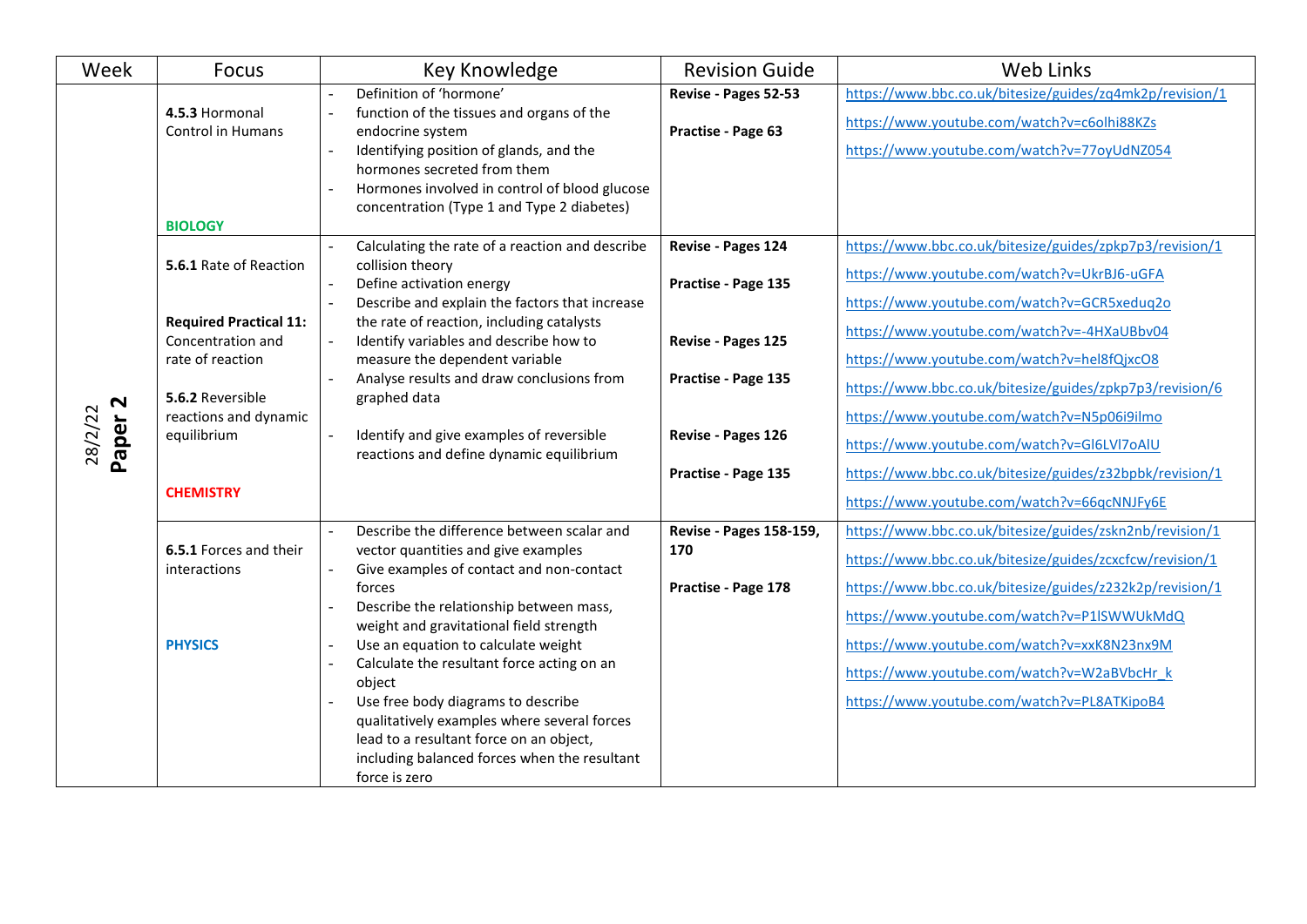| Week                                     | <b>Focus</b>                                                                                                                                   | Key Knowledge                                                                                                                                                                                                                                                                                                                              | <b>Revision Guide</b>                                                                                     | Web Links                                                                                                                                                                                                                                 |
|------------------------------------------|------------------------------------------------------------------------------------------------------------------------------------------------|--------------------------------------------------------------------------------------------------------------------------------------------------------------------------------------------------------------------------------------------------------------------------------------------------------------------------------------------|-----------------------------------------------------------------------------------------------------------|-------------------------------------------------------------------------------------------------------------------------------------------------------------------------------------------------------------------------------------------|
|                                          | <b>Required practical 1:</b><br>use of light<br>microscope<br><b>BIOLOGY</b>                                                                   | How to prepare slides<br>How to use the microscope to improve field of<br>view, clarify, change magnification<br>Microscopy calculations                                                                                                                                                                                                   | Revise - Pages 18-19<br>Practise - Page 19, 34                                                            | https://www.bbc.co.uk/bitesize/guides/zpqpqhv/revision/1<br>https://www.youtube.com/watch?v=jBVxo5T-ZQM&t=8s                                                                                                                              |
| $\blacktriangleright$<br>7/3/22<br>Paper | 5.2.2 How bonding<br>and structure are<br>related to the<br>properties of a<br>substance<br><b>CHEMISTRY</b>                                   | Interpreting melting and boiling point data to<br>determine state at a certain temp<br>State symbols<br>Describe and explain properties of ionic<br>compounds<br>Describe and explain properties of simple<br>covalent molecules<br>Describe and explain properties of polymers<br>Describe and explain properties of metals and<br>alloys | Revise - Pages 94-95<br>(states of matter), 96-97<br>(ionic), 98-99 (covalent)<br>Practise - Page 111-112 | https://www.bbc.co.uk/bitesize/topics/z33rrwx<br>https://www.youtube.com/watch?v=leVxy7cjZMU<br>https://www.youtube.com/watch?v=DECGNyC-x s<br>https://www.youtube.com/watch?v=EP0zfm FVqc<br>https://www.youtube.com/watch?v=A-wTpLPICd0 |
|                                          | <b>Required Practical 14:</b><br>an investigation to<br>determine the specific<br>heat capacity of one or<br>more materials.<br><b>PHYSICS</b> | Linking the decrease of one energy store (or<br>work done) to the increase in temperature and<br>subsequent increase in thermal energy stored                                                                                                                                                                                              | <b>Revise - Pages 170-171</b><br>Practise - Page 171                                                      | https://www.bbc.co.uk/bitesize/guides/zy8g3k7/revision/4<br>https://www.youtube.com/watch?v=Hs5x0-IU2F4<br>https://www.youtube.com/watch?v=loeRLKNeUsc                                                                                    |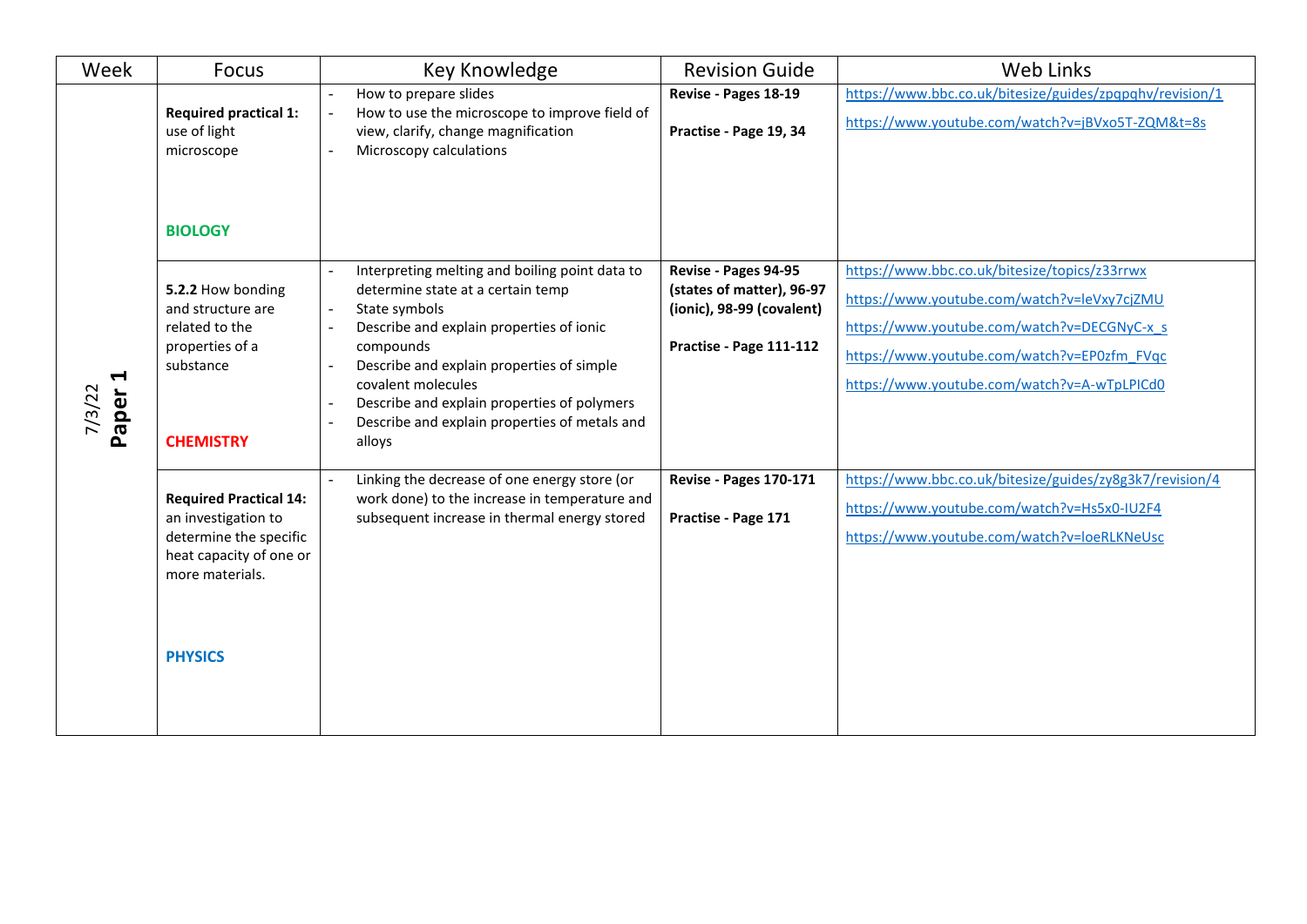| Week                          | Focus                                                                          | <b>Key Knowledge</b>                                                                                                                                                                                                                                                                                                                                                                              | <b>Revision Guide</b>                                | <b>Web Links</b>                                                                                                                                                                                                                                                                                                 |
|-------------------------------|--------------------------------------------------------------------------------|---------------------------------------------------------------------------------------------------------------------------------------------------------------------------------------------------------------------------------------------------------------------------------------------------------------------------------------------------------------------------------------------------|------------------------------------------------------|------------------------------------------------------------------------------------------------------------------------------------------------------------------------------------------------------------------------------------------------------------------------------------------------------------------|
| Paper <sub>2</sub><br>14/3/22 | 4.6.1 Reproduction<br><b>BIOLOGY</b>                                           | Describe the structure of DNA<br>Define 'genome'<br>Structure of a chromosome<br>Definition of 'gene'<br>Definition of key inheritance terms e.g.<br>heterozygous, recessive allele, phenotype<br>Construct punnett squares<br>Determine probability<br>Inherited disorders<br>Make informed judgements about the<br>economic, social and ethical issues concerning<br>embryo screening,          | Revise - Pages 65-67<br>Practise - Page 84-85        | https://www.bbc.co.uk/bitesize/guides/zycmk2p/revision/3<br>https://www.bbc.co.uk/bitesize/guides/zcdfmsg/revision/1<br>https://www.youtube.com/watch?v=wv1TQXBQ6wQ<br>https://www.youtube.com/watch?v=zNEtVaNQ0s8<br>https://www.youtube.com/watch?v=mvWy5lbUoHA<br>https://www.youtube.com/watch?v=sYPwWHszLDo |
|                               | <b>5.7.1 Carbon</b><br>compounds as fuels<br>and feedstock<br><b>CHEMISTRY</b> | Describe crude oil as a mixture of different<br>length hydrocarbons<br>Define the term hydrocarbon<br>Identify the first 4 alkanes from their chemical<br>formula and name them<br>Describe the trend in properties as<br>hydrocarbon chain length increases<br>Describe and explain the process of fractional<br>distillation<br>Describe the process of cracking<br>Describe the use of alkenes | <b>Revise - Pages 136-139</b><br>Practise - Page 154 | https://www.bbc.co.uk/bitesize/guides/zxd4y4j/revision/1<br>https://www.youtube.com/watch?v=CX2IYWggEBc<br>https://www.youtube.com/watch?v=3I7yCkSXPos<br>https://www.youtube.com/watch?v=7AWwjKbRa_o                                                                                                            |
|                               | 6.5.4.1: Describing<br>motion along a line<br><b>PHYSICS</b>                   | Describe the difference between distance and<br>displacement<br>Use an equation to calculate speed<br>Describe the difference between speed and<br>velocity<br>Interpret distance-time graphs and velocity-<br>time graphs<br>Use an equation to calculate acceleration<br>Describe how an object reaches terminal<br>velocity                                                                    | Revise - Pages 162-164<br>Practise - Page 179-180    | https://www.bbc.co.uk/bitesize/guides/z2wy6yc/revision/1<br>https://www.youtube.com/watch?v=QaU9jMHh7gE<br>https://www.youtube.com/watch?v=M_0FRIX8wIM<br>https://www.youtube.com/watch?v=DkCw2C-DkT0<br>https://www.youtube.com/watch?v=b0VKlpetP9A<br>https://www.youtube.com/watch?v=Kzx8GBTl5VM              |
| 21/2/22 Mock exam week        |                                                                                |                                                                                                                                                                                                                                                                                                                                                                                                   |                                                      |                                                                                                                                                                                                                                                                                                                  |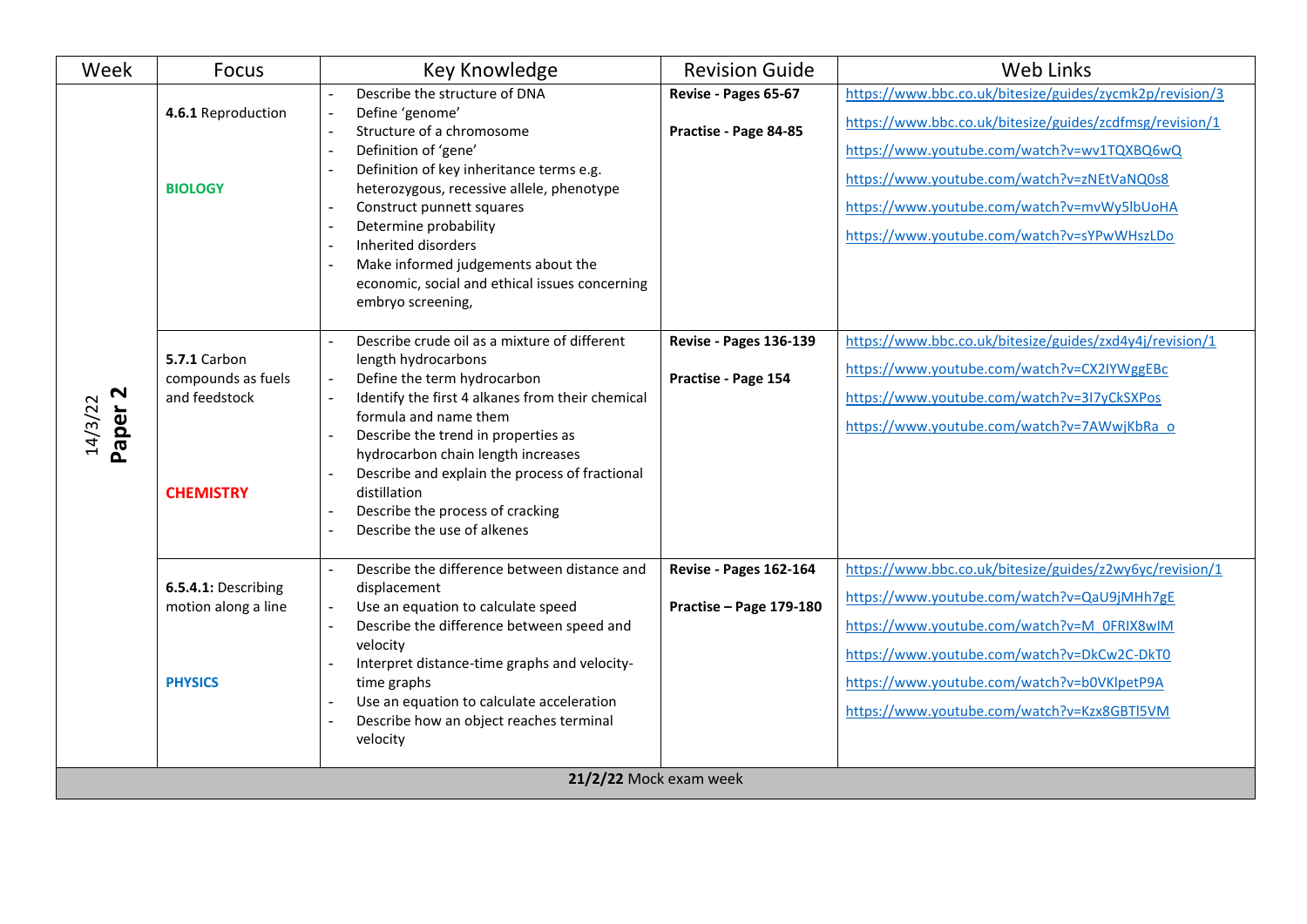| Week                                     | Focus                                                                  | Key Knowledge                                                                                                                                                                                                                                                                | <b>Revision Guide</b>                                 | Web Links                                                                                                                                                                                                                                                         |
|------------------------------------------|------------------------------------------------------------------------|------------------------------------------------------------------------------------------------------------------------------------------------------------------------------------------------------------------------------------------------------------------------------|-------------------------------------------------------|-------------------------------------------------------------------------------------------------------------------------------------------------------------------------------------------------------------------------------------------------------------------|
|                                          | 4.2.2 Animal tissues,<br>organs and organ<br>systems<br><b>BIOLOGY</b> | Functions of tissues and organs in the<br>digestive system<br>Digestive enzymes<br>Functions of tissues and organs in the<br>circulatory system<br>Pathway of blood through the heart<br>Adaptations of components of the blood<br>Risk factors of non-communicable diseases | Revise - Pages 25-26, 28-<br>31<br>Practise - Page 38 | https://www.bbc.co.uk/bitesize/guides/z89mk2p/revision/1<br>https://www.bbc.co.uk/bitesize/guides/zsncsrd/revision/1<br>https://www.youtube.com/watch?v=4ui4oSHHnzA<br>https://www.youtube.com/watch?v=VLK2wANjQm0<br>https://www.youtube.com/watch?v=bpYaKM2hVFY |
| $\blacktriangleleft$<br>28/3/22<br>Paper | 5.2.3 Structure and<br>bonding of carbon<br><b>CHEMISTRY</b>           | Describe and explain the properties of<br>diamond, graphite, graphene and fullerenes                                                                                                                                                                                         | Revise - Pages 99-100<br>Practise - Page 101          | https://www.bbc.co.uk/bitesize/guides/zgq8b82/revision/2<br>https://www.youtube.com/watch?v=tGH0mXCcEFU                                                                                                                                                           |
|                                          | 6.1.3 National and<br>global energy<br>resources<br><b>PHYSICS</b>     | Describe renewable and non-renewable<br>energy resource<br>Compare advantages and disadvantages of<br>different energy resources                                                                                                                                             | Revise - Pages 173<br>Practise - Page 181             | https://www.bbc.co.uk/bitesize/guides/z2wfxfr/revision/1<br>https://www.youtube.com/watch?v=1dJKvxhGEgA<br>https://www.youtube.com/watch?v=pqzvUur7QRw                                                                                                            |